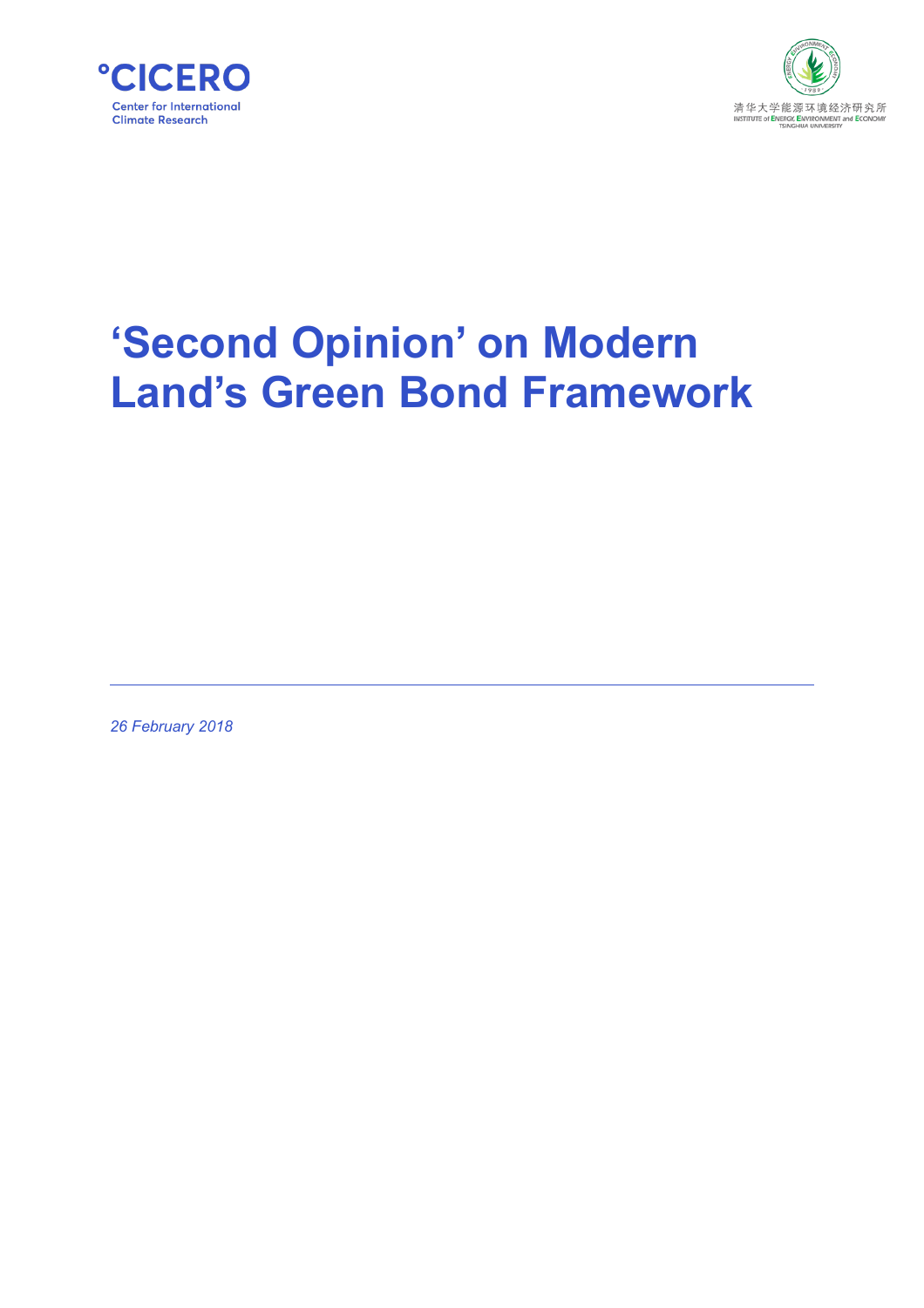## **Summary**

Overall, Modern Land (China)'s Green Bond Framework and supporting energy saving and greenhouse gas mitigation strategic framework provide a transparent and robust approach to investments in projects that promote a transition to low-carbon and climate-resilient growth. Modern Land (China) takes a holistic view of climate change impacts in its corporate low-carbon and climate mitigation policies, incorporating life-cycle analysis of design, construction and operation of buildings. The Green Bond Framework lists energy efficient building projects that are eligible for support from proceeds of the issue of the Green Bond Notes. The framework is in compliance with the Green Bond Principles (2017).

For a project (either new or renovation) to be financed through the Green Bond, it will need to meet one of the following specific minimum standards as determined by Modern Land (China); 2 Star for Chinese Green Building Label (Chinese Green Building Design Label or Chinese Green Building Operation Label), or Gold for LEED. Additional energy performance improvement targets of 15% for new construction and 30% for renovations shall be included. Such data may be anticipated by the management team before project completion and evidenced through third party energy reports as soon as practicable following the completion of the relevant project. To achieve these standards, eligible Projects will be selected by Modern Land (China)'s Treasury Department together with the Green Building Research and Development Department. Life-cycle analysis and carbon emissions are considered. Operation of the supported buildings will be assisted by the technical team of Modern Land (China) and monitored and improved continuously.

To ensure the transparency of the use of proceeds of the issue of the Green Bond Notes, Modern Land (China) will publish on its webpage or include in its annual report an annual update report including a list of projects financed and their energy performance data, and a summary of Modern Land's Green Bond development. Although effective energy saving and greenhouse gas mitigation policies have been established within Modern Land (China), it is clear that the highest possible ratings are not always the objective of Modern Land (China). Improvements could also be made to tighten energy performance targets to aim towards passive buildings in the future.

Based on the overall assessment of the project types that will be financed by the green bond and governance and transparency considerations, Modern Land's Green Bond Framework gets a Medium Green shading. We recommend that Modern Land (China) seek the highest building certification ratings possible to further support climate-friendly buildings.

 $^{\circ}$ C

**°CICERO** Medium Green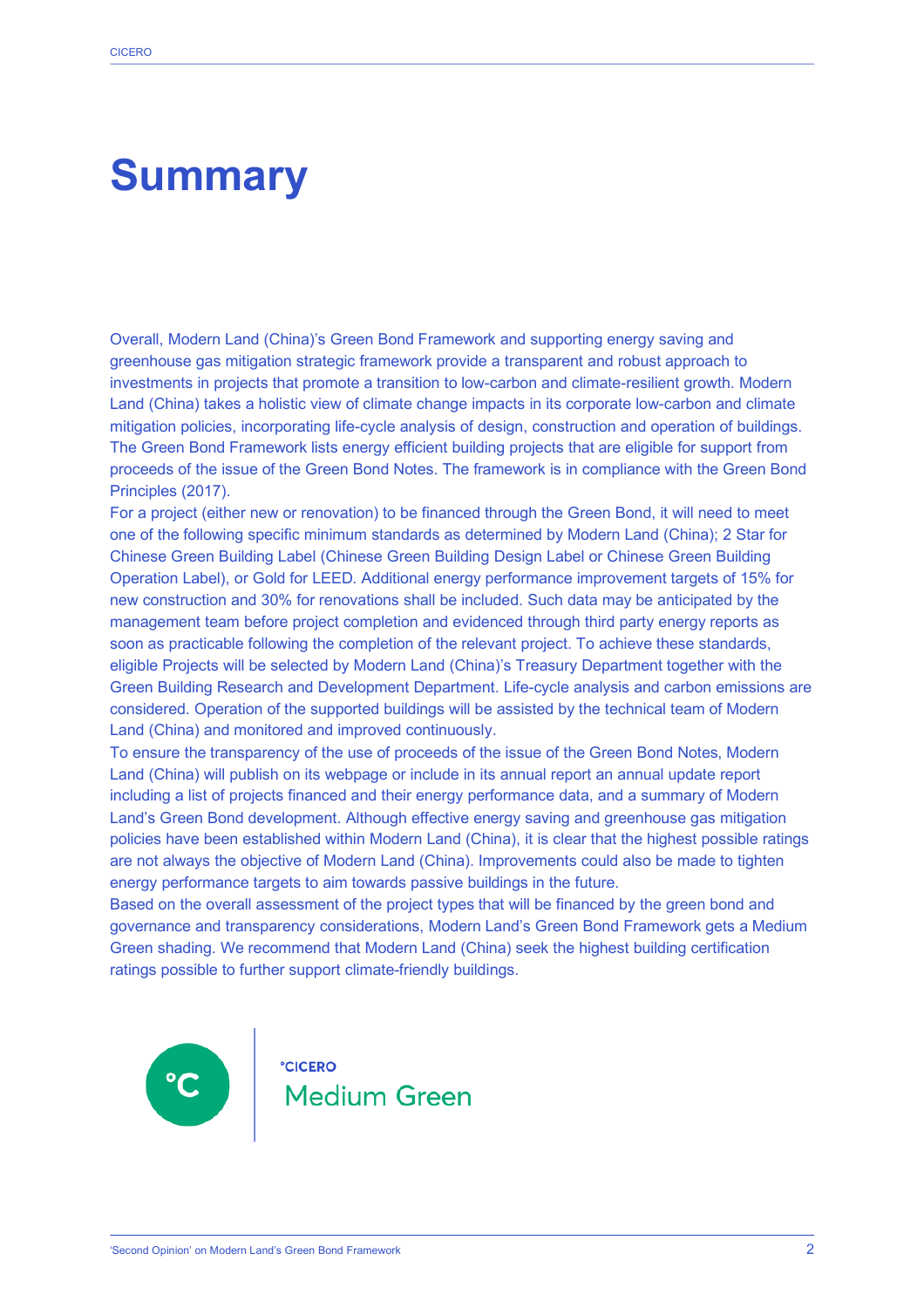## **Contents**

| $\mathbf{1}$                                                                             |    |
|------------------------------------------------------------------------------------------|----|
|                                                                                          |    |
| <b>DESCRIPTION OF MODERN LAND'S GREEN BOND FRAMEWORK AND RULES AND</b><br>$\overline{2}$ |    |
|                                                                                          |    |
| 3 <sup>1</sup><br>ASSESSMENT OF MODERN LAND'S GREEN BOND FRAMEWORK AND ENVIRONMENTAL     | 10 |
|                                                                                          |    |
| APPENDIX: ABOUT CICERO AND 3E INSTITUTE, TSINGHUA UNIVERSITY 13                          |    |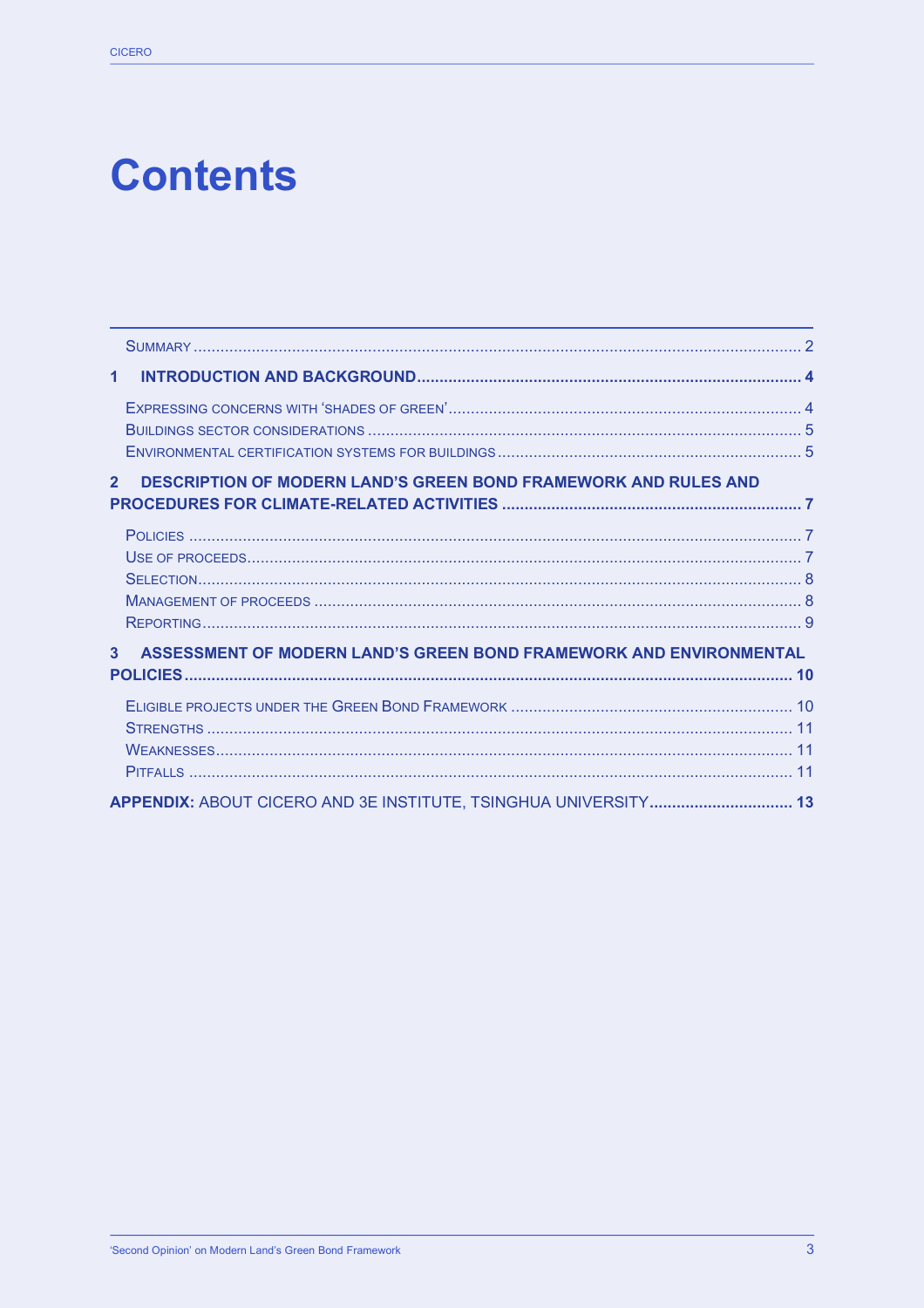### **1 Introduction and background**

As an independent, not-for-profit, research institute, CICERO (Center for International Climate and Environmental Research - Oslo) provides Second Opinions on institutions' framework and guidance for assessing and selecting eligible projects for green bond investments and assesses the framework's robustness in meeting the institutions' environmental objectives. The Second Opinion is based on documentation of rules and frameworks provided by the institutions themselves (the client) and information gathered during meetings, teleconferences and e-mail correspondence with the client.

CICERO is independent of the entity issuing the bond, its directors, senior management and advisers, and is remunerated in a way that prevents any conflicts of interests arising as a result of the fee structure. CICERO has established the global Expert Network on Second Opinions (ENSO), a network of independent non-profit research institutions on climate change and other environmental issues, to broaden the technical expertise and regional experience for Second Opinions. CICERO works confidentially with other members in the network to enhance the links to climate and environmental science, building upon the CICERO model for Second Opinions. In addition to CICERO, ENSO members currently include Basque Center for Climate Change (BC3), International Institute for Sustainable Development (IISD), Stockholm Environment Institute (SEI), and Tsinghua University's Institute of Energy, Environment and Economy. A more detailed description of CICERO and the 3E Institute of Tsinghua University can be found at the end of this report.

The second opinion is based on documentation of rules and frameworks provided by the institution themselves (the client) and information gathered during meetings, teleconferences and email correspondence with the client. ENSO encourages the client to make this Second Opinion publically available. If any part of the Second Opinion is quoted, the full report must be made available.

ENSO's Second Opinions are normally restricted to an evaluation of the mechanisms or framework for selecting eligible projects at a general level. ENSO does not validate or certify the climate effects of single projects, and thus, has no conflict of interest in regard to single projects. ENSO is neither responsible for how the framework or mechanisms are implemented and followed up by the institutions, nor the outcome of investments in eligible projects.

This note provides a Second Opinion of Modern Land's Green Bonds Framework and policies for considering the environmental impacts of their projects. The aim is to assess Modern Land's Green Bonds Framework as to its ability to support its stated objective of promoting the transition to low-carbon and climate resilient growth.

ENSO takes a long-term view on activities that support a low-carbon climate resilient society. In some cases, activities or technologies that reduce near-term emissions result in net emissions or prolonged use of highemitting infrastructure in the long-run. ENSO strives to avoid locking-in of emissions through careful infrastructure investments, and moving towards low- or zero-emitting infrastructure in the long run. Proceeds from green bonds may be used for financing, including refinancing, new or existing green projects as defined under the mechanisms or framework. ENSO assesses in this Second Opinion the likeliness that the issuer's categories of projects will meet expectations for a low carbon and climate resilient future.

#### *Expressing concerns with 'shades of green'*

ENSO Second Opinions are graded dark green, medium green or light green, reflecting the climate and environmental ambitions of the bonds and the robustness of the governance structure of the Green Bond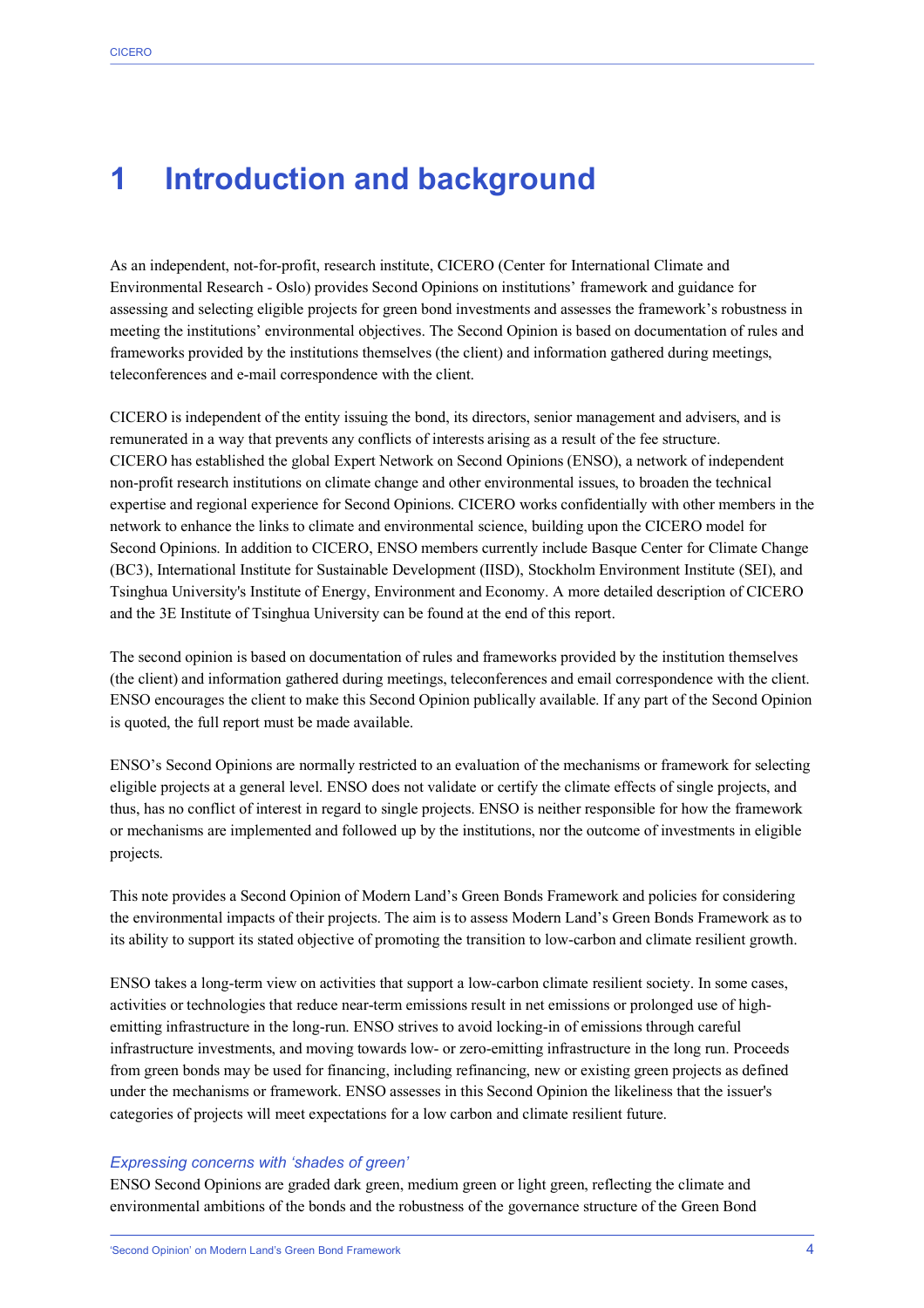Framework. The grading is based on a broad qualitative assessment of each project type, according to what extent it contributes to building a low-carbon and climate resilient society.

This Second Opinion will allocate a 'shade of green' to the green bond framework dated February 2018 of the issuer:

- **Dark green** for projects and solutions that are realizations today of the long-term vision of a low carbon and climate resilient future. Typically, this will entail zero emission solutions and governance structures that integrate environmental concerns into all activities.
- Medium green for projects and solutions that represent steps towards the long-term vision but are not quite there yet.
- Light green for projects and solutions that are environmentally friendly but do not by themselves represent or is part of the long-term vision (e.g. energy efficiency in fossil-based processes).
- **Brown** for projects that are irrelevant or in opposition to the long-term vision of a low carbon and climate resilient future.

The project types that will be financed by the green bond primarily define the overall grading. However, governance and transparency considerations also factor in, as they can give an indication whether the institution that issues the green bond will be able to fulfil the climate and environmental ambitions of the investment framework.

#### *Buildings sector considerations*

Modern Land (China)'s business focuses on the buildings sector, with energy efficient buildings as the key component to the Green Bond Framework. The buildings sector consumes 32% of world's total final energy consumption and accounts for over 40% of primary energy consumption in most International Energy Agency (IEA) member countries<sup>1</sup>. Energy efficiency improvements in buildings are thus important building blocks towards reaching the 2°C goal.

Many energy efficiency designs and technology options are cost-efficient in theory, but face practical challenges to implementation, including huge initial investment costs and long payback periods. According to the World Energy Outlook<sup>2</sup>, over 80% of the economic potential to improve energy efficiency will remain unrealized in the next two decades. This untapped potential is largely due to non-technical barriers, such as ownership structure – a building owner does not face the same incentives for efficiency improvements as tenants that are responsible for paying electricity bills.

Another consideration is that energy efficiency improvements can reduce greenhouse gas emissions in the shortterm, but can also have the counter-effect of increasing emissions over the long-term, by depressing prices that trigger increased demand and emissions from energy use. This effect is known as the 'rebound effect'. ENSO takes a long-term view on energy efficiency, which encourages energy efficiency improvements but with careful consideration of projects where the potential for rebound effects is high.

#### *Environmental certification systems for buildings*

Several voluntary environmental certification systems provide some level of measurement of the environmental footprint of a building, including energy efficiency measures, with Leadership in Energy and Environmental Design (LEED) possibly the most widely used certification system. A LEED rating is determined by the number

 <sup>1</sup> IEA/UNDP (2011). "Modernizing Building Energy Codes", International Energy Agency and United Nations Development Programme.

<sup>2</sup> IEA (2013). World Energy Outlook 2013, International Energy Agency.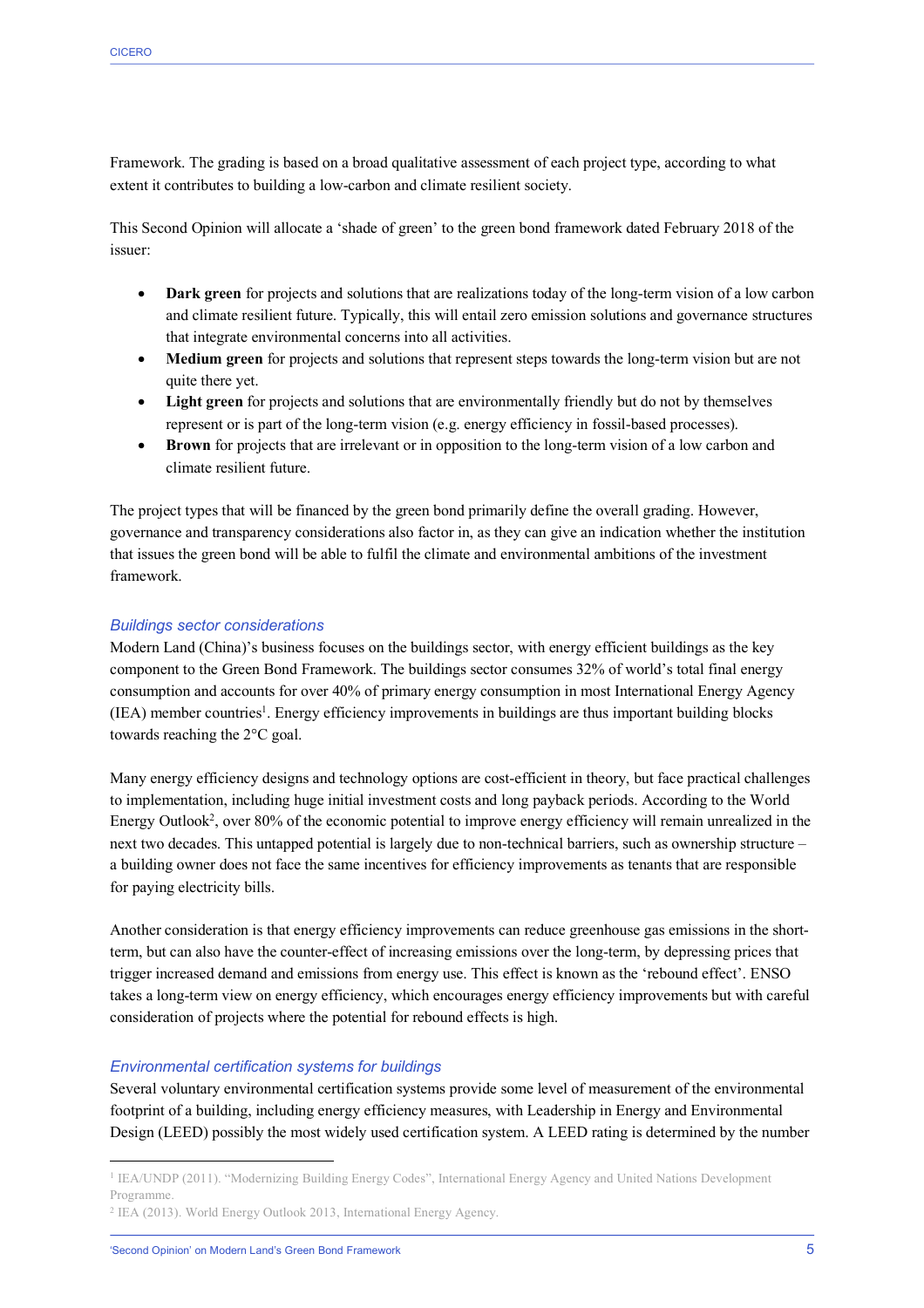points earned in the project check-list. A higher number of points earns a higher rating, with some requirements for each rating level. Although the LEED certification system does not have a site selection prerequisite, the sustainability of building site selection, including the urban density and access to public transportation, accounts for 10% of the total points possible.

In China, several domestic voluntary green certification systems are widely used to assess the performance of buildings, including Chinese Green Building Label, Chinese Green Design Building Label and Chinese Energy Performance Certification Standard of Buildings. The development of China's Green Label Systems was initiated in 2006, drawing on experiences with LEED of the US, CASBEE of Japan and BREEAM of the UK and focusing on China's special circumstances. The general framework of China's Green Labels is very similar to that of LEED, with the major difference being that there is an innovation and design item in LEED while there is an operational management item in the Chinese systems. For ease of comparison, the 2-star level requirements of Chinese Green Labels lie between the silver and gold levels of LEED while the 3-star level is between the gold and platinum levels of the LEED. The major difference between the Chinese Green Building Label and the Chinese Green Design Building Label is that the former one assesses both design and operation of buildings while the latter focuses only on the design.

In the Chinese Green Labels, there is one item dedicated to carbon emissions of the buildings with the value of 1 point out of the total points of 100. The analysis covers emissions arising both from construction and operation of the building under normal conditions. The greenhouse gas emissions will be calculated according to Measurement Standards for Carbon Emissions from Buildings, which was put into operation on December 1, 2014 in China.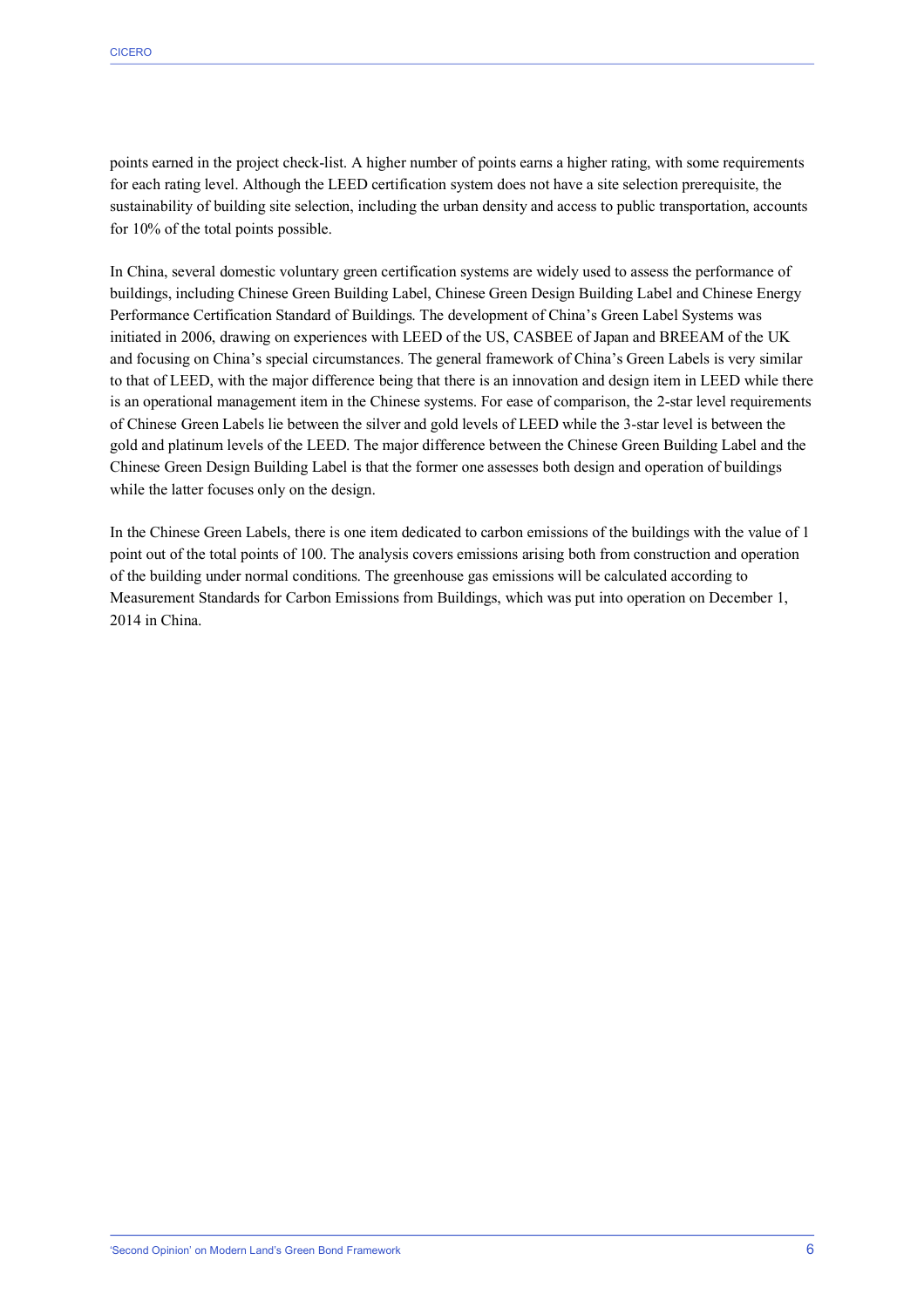## **2 Description of Modern Land's Green Bond Framework and Rules and Procedures for Climate-Related Activities**

Modern Land (China) is a company listed on the Main Board of The Stock Exchange of Hong Kong Limited from July 12, 2013 with Class 1 qualification in real estate development in the People's Republic of China. Established in 2000, Modern Land is a leading property developer focusing on developing Green Technology + Comfort & Energy-saving + Digital Interconnecting Full-life Cycle Communities in China. Modern Land's unique MOMΛ technology system integrates both energy-saving and green technology for comfortable living experience. With the unique technologies of MOMΛ, Modern Land not only fulfils customers' needs for high comfort living standard, but also satisfy their requirements for education, medical treatment, working, culture, shopping and living experience in internet age.

#### *Policies*

To achieve its stated targets, Modern Land (China) has an energy efficiency and mitigation strategic framework comprised of two components: an internal management framework and a technology realization framework.

From the management perspective, Modern Land (China) has a wholly-owned subsidiary, supported by more than 40 people, which is responsible for the total management of energy systems in all buildings developed by itself, including providing services related to green building management, energy solutions, energy auditing and energy system construction, etc. Through this subsidiary, Modern Land (China) has been able to control the design of systems that have significant impact on energy consumption, for example the heating, ventilation and air conditioning systems, and to consider innovative design from a life-cycle perspective.

From a technical perspective, property management companies closely connected to the company itself operates all residential buildings developed by Modern Land (China). During the design phase, the energy system is constructed taking into consideration initial investments, operational efficiency and greenhouse gas mitigation benefits. The property management companies will strictly follow the energy solution and operation strategies as determined in the design phase. All residential buildings developed by Modern Land (China) have been following energy efficiency standards higher than the mandatory national or local standards. In addition, the energy consumption from the operation of the buildings developed by Modern Land (China) is monitored annually for the purpose of continuously improving the energy systems and thus reducing greenhouse gas emissions.

#### *Use of proceeds*

With reference to the *Green Bond Principles (GBP), 2017*, the proceeds of each Green Bond will be used exclusively for the financing or the re-financing of "Eligible Projects", including without limitation, the refinancing of existing debt in relation to such projects.

"Eligible Projects" refer to projects funded, in whole or in part, by Modern Land that promotes the transition to low-carbon and climate resilient growth as determined by Modern Land. Eligible Projects target climate mitigation and include investment in the development of sustainable properties. Eligible Projects are any project that fulfils criteria 1 and 2 below.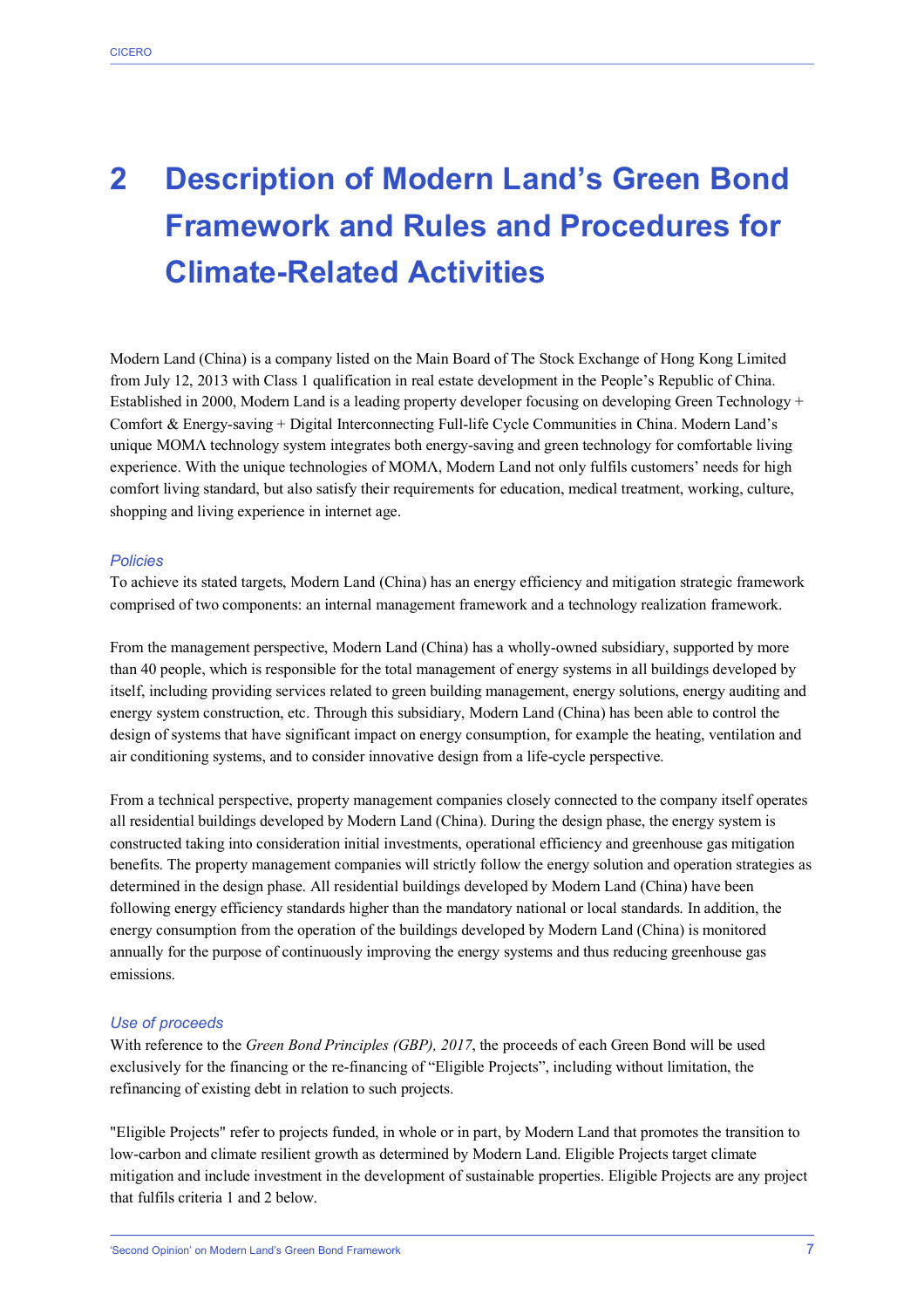- 1. Commercial and residential buildings environmentally certified in accordance with any one of the following selected certification systems: ('Environmental certification')
	- $\checkmark$  New construction or renovation of existing buildings
		- Chinese Green Building Label (minimum certification "2 Star" for Green Building Design Label or Green Building Operation Label); or
		- LEED (minimum certification "Gold")
- 2. Additional energy saving / performance data for projects mentioned above. Such data shall be anticipated by the management team before project completion and may be evidenced through  $3<sup>rd</sup>$  party energy reports as soon as practicable following the completion of the relevant project. Such energy saving / performance data shall provide at least: ('Energy performance data')
	- $\checkmark$  New construction of buildings
		- 15% energy performance improvement or greater
	- $\checkmark$  Renovation of existing of buildings
		- 30% energy performance improvement, depending on location and other justifiable building benefits

#### *Selection*

Eligible Projects are selected by the Modern Land Treasury department together with the Green Building Research and Development department.

Modern Land will review Green Building certification and energy performance data for its projects. If such project is compliant with the criteria listed above, it may be earmarked as the use of proceed of Green Bonds issued under this framework, including by way of using the proceeds of the Green Bonds to refinance debt in relation to such projects.

Modern Land may commission a qualified third party to investigate and report on building energy performance and therefore determine eligibility for Modern Land Green Bond.

#### *Management of proceeds*

Modern Land will establish a Green Bond eligible investment Register for the Green Bond(s) issued. The Register will contain, for each Green Bond issued, information including:

- 1. Green Bond details: Including details such as ISIN, issue date, maturity date, principal amount and coupon.
- 2. Eligible green investment project list: information including:
	- Confirmation that earmarked projects conform to Modern Land Green Bond Framework
	- Member within Modern Land (China) Co Ltd group that owns the project
	- Environmental certification (including source and date)
	- Energy Performance data (including source and date)
	- Project location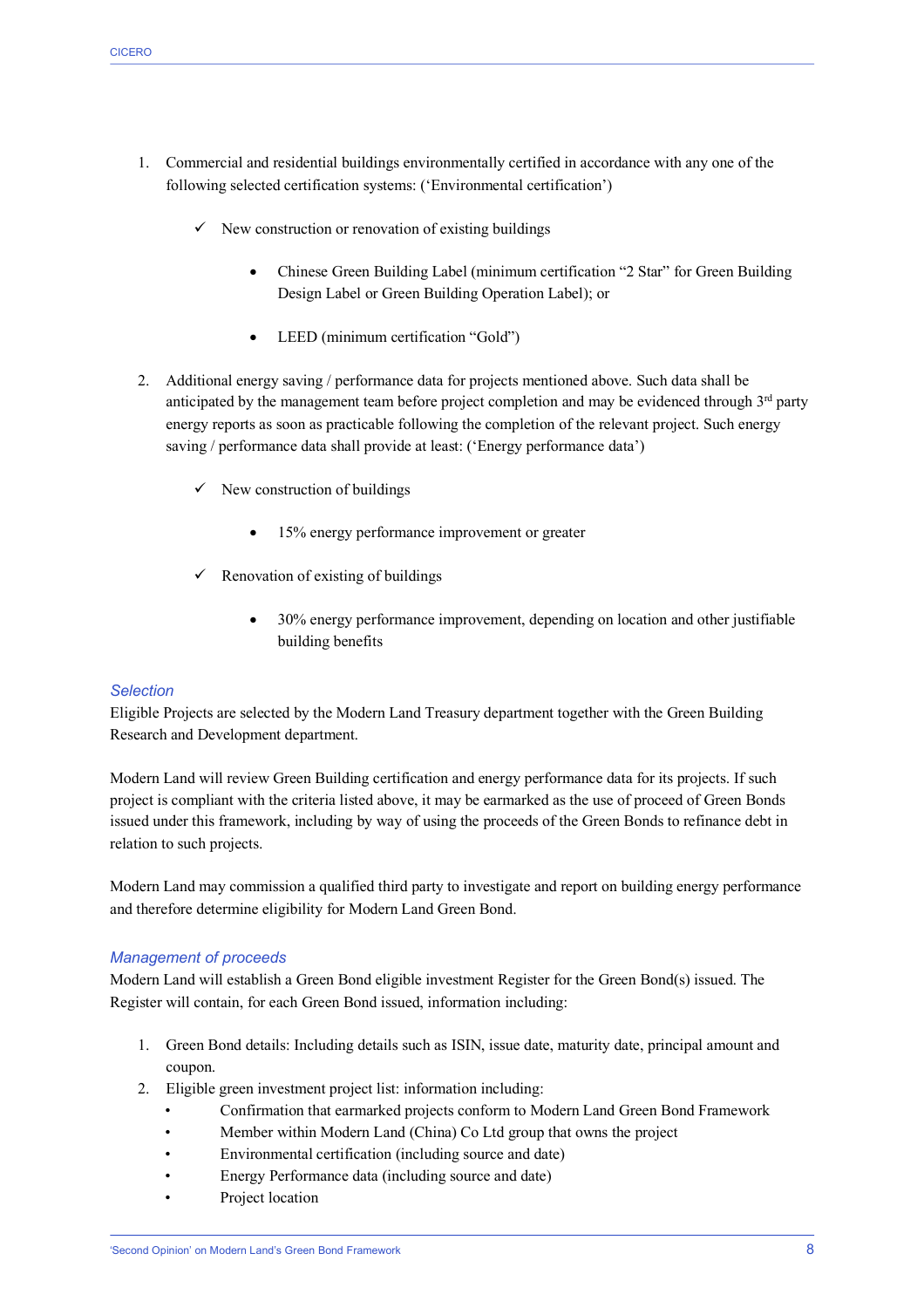- Amount of investment (state currency)
- Date of investment
- Progress / construction status
- Any other necessary information so that the aggregate of issuance proceeds earmarked to Eligible Projects is recorded.

Any balance of issuance proceeds not earmarked to fund eligible green investments will be held in accordance with Modern Land's normal treasury or liquidity management policy.

#### *Reporting*

Modern Land will provide an annual update report including (if applicable):

- 1. Details of the Green Bonds issued including details such as ISIN, issue date, maturity date, principal amount and coupon.
- 2. Confirmation of aggregate amount of proceeds earmarked to Eligible Projects;
- 3. The remaining balance of Green Bond proceeds yet to be earmarked;
- 4. A list of Eligible Projects earmarked to be funded by the proceeds of the Green Bonds, including information such as building certifications and energy performance data; and
- 5. A selection of more detailed project examples (where competition and confidentiality considerations allow)

The green bond update report will be internally audited and available on Modern Land's webpage or included in its annual report.

| <b>Document</b><br><b>Number</b> | <b>Document Name</b>                                                                                                                       | <b>Description</b>                                   |
|----------------------------------|--------------------------------------------------------------------------------------------------------------------------------------------|------------------------------------------------------|
| 1                                | "Modern Land (China) Co., Limited - Green Green bond framework<br>Bond Framework", 2018                                                    |                                                      |
| 2                                | "Achievement on Green Buildings by<br>Modern Land (China)", 2015                                                                           | Green buildings achievements                         |
| 3                                | Modern Land "Green Projects Summary"                                                                                                       | List of eligible green bond projects for refinancing |
| 4                                | Chinese Ministry of Housing and Urban-<br>Rural Development (2013), "Standards for<br><b>Building Energy Performance</b><br>Certification" | Performance standards                                |

The table below lists the documents that formed the basis for this Second Opinion:

Table 1 Documents Reviewed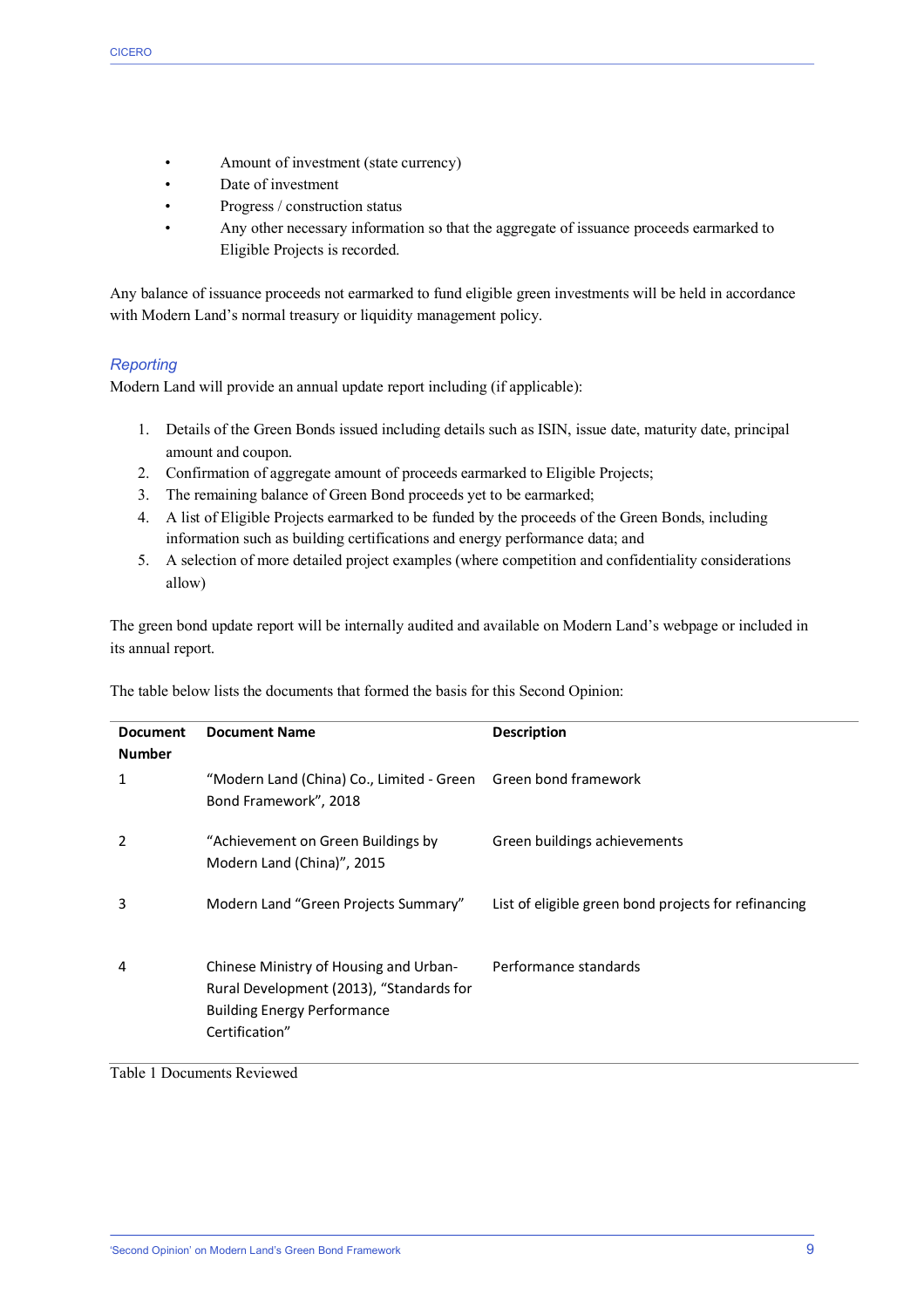### **3 Assessment of Modern Land's Green bond framework and environmental policies**

Overall, the Modern Land's green bond framework provides a detailed and sound framework for climatefriendly investments.

The framework and procedures for Modern Land's green bond investments are assessed and their strengths and weaknesses are discussed in this section. The strengths of an investment framework with respect to environmental impact are areas where it clearly supports low-carbon projects, whereas the weaknesses are typically areas that are unclear or too general. Pitfalls are also raised in this section to note areas where issuers should be aware of potential macro-level impacts of investment projects.

#### *Eligible projects under the Green Bond Framework*

At the basic level, the selection of eligible project categories is the primary mechanism to ensure that projects deliver environmental benefits. Through selection of project categories with clear environmental benefits, green bonds aim to provide certainty to investors that their investments deliver environmental returns as well as financial returns. The Green Bonds Principles (GBP) state that the "overall environmental profile" of a project should be assessed and that the selection process should be "well defined".

| Eligible project        |           | <b>Specific requirements</b>                | <b>Likelihood of Meeting Objective</b>  |
|-------------------------|-----------|---------------------------------------------|-----------------------------------------|
| types                   |           |                                             |                                         |
| <b>Energy efficient</b> | $\bullet$ | New construction and renovation of existing | <b>Medium Green.</b> The certifications |
| commercial and          |           | buildings meeting one of two following      | include aspects important for           |
| residential             |           | standards:                                  | energy efficiency improvement and       |
| buildings               |           | Chinese Green Building Label                | greenhouse gas mitigation, e.g.         |
|                         |           | (minimum 2-Star for Green Design            | carbon emissions calculation.           |
|                         |           | <b>Building Label or Green Building</b>     | Modern Land (China), as the             |
|                         |           | Operation Label)                            | pacesetter of energy efficiency         |
|                         |           | LEED (minimum "Gold"),                      | buildings in China, has already         |
|                         |           | New construction may additionally have      | established internal procedures for     |
|                         |           | energy saving/performance data evidenced    | optimizing the energy systems, with     |
|                         |           | through 3rd party energy reports, or        | carbon emissions as one of the          |
|                         |           | equivalent sources and provide at least:    | major considerations in investment      |
|                         |           | For new construction of buildings,          | decision making. However, the           |
|                         |           | 15% energy performance                      | highest possible ratings are not        |
|                         |           | improvement or greater                      | sought by Modern Land (China).          |
|                         |           | For renovation of existing buildings:       |                                         |
|                         |           | 30% energy performance                      |                                         |
|                         |           | improvement, depending on                   |                                         |
|                         |           | location and other justifiable              |                                         |
|                         |           | building benefits                           |                                         |

Table 2 Eligible assets categories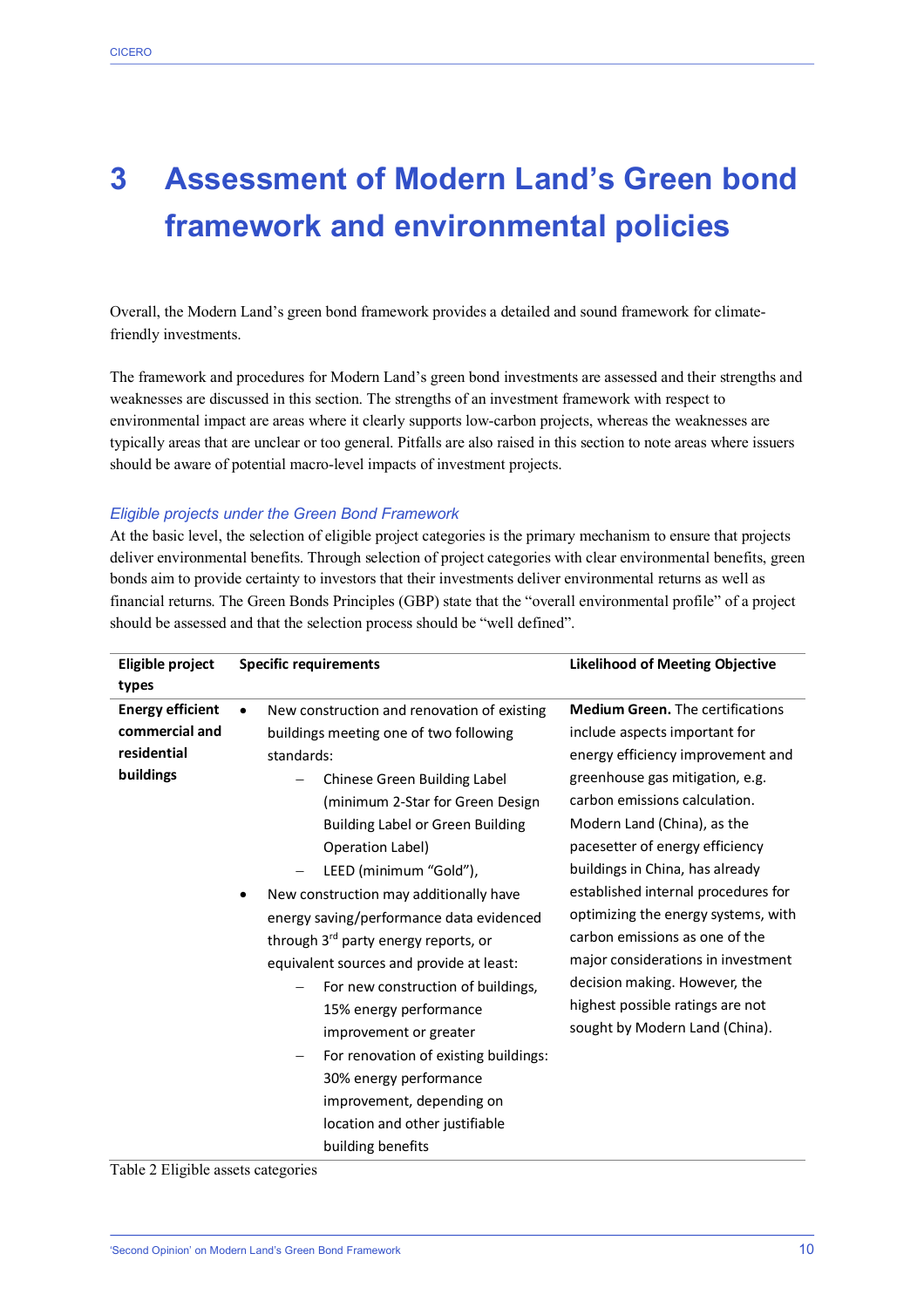#### *Strengths*

Modern Land (China)'s energy saving and GHG mitigation policies are characterized by a life-cycle approach, with attention given to not only the design phase but also the operational phase of the buildings supported by a technical team in one of its wholly-owned subsidiary. In making investment decisions, operation energy consumption and greenhouse gas emissions will also be considered, not only the energy consumption in the construction phase. Emissions of the buildings are calculated in accordance with Measurement Standards for Carbon Emissions from Buildings of China. Under the framework, energy performance improvement targets will be applied to each eligible building project. Additionally, all residential buildings developed by Modern Land (China) are operated by property management companies closely connected to the company itself that will follow strictly the energy solution and operation strategies as determined in the design phase. During the operational phase, energy auditing will be done twice a year for projects supported under the Green Bond Framework, based on which further improvement of the energy systems could be made. Annual reporting on changes in energy performance is a good step towards impact reporting.

The effectiveness of this approach is demonstrated by the achievement of Modern Land (China) with respect to energy efficiency/green buildings up until now.

- Three projects developed by Modern Land (China) (Modern MOMA Building 1-3, 5, 7-10, Wan Guo Cheng MOMA (Changsha) Phase I Building No.18 and 19 and Basement of No.2, and Nanchang Man Ting Chun MOMA Phase I Residential) have been awarded 3-star Chinese Green Building Label;
- Four projects developed by Modern Land (China) (Nanchang Man Ting Chun MOMA Phase I Residential, Modern MOMA (Hefei), Jiujiang Man Ting Chun Building No.5, and Han Kou Wan Guo Fu MOMA (Wu Han)) have been awarded 3-star Chinese Green Building Design Label;
- Twelve other projects developed by Modern Land (China) have been awarded 2-star Chinese Green Building/Green Building Design Label.

This is a clear demonstration of the leadership position of Modern Land (China) in China's green and energy efficiency building sector.

#### *Weaknesses*

We find no obvious weaknesses with the Modern Land Green bond framework.

#### *Pitfalls*

The building certification schemes measures a number of environmentally related elements of buildings. Theoretically, it is possible to achieve a LEED "Gold" or a 2-star Chinese Green Building Label without substantial energy savings. However, the energy saving targets will alleviate this concern somewhat.

Due to the complexity of how socio-economic activities impact the climate, a specific project is likely to have interactions with the broader community beyond the project borders. These interactions may or may not be climate-friendly, and thus need to be considered with regards to the net impact of climate-related investments.

Modern Land (China) uses a life-cycle approach to the design, construction, and operation of its buildings. This approach incorporates impacts beyond the immediate project border.

Another macro-level concern is the potential for rebound effects. This can occur when small-scale GHG reductions result in a net uptake of emitting activities. For example, energy efficiency improvements in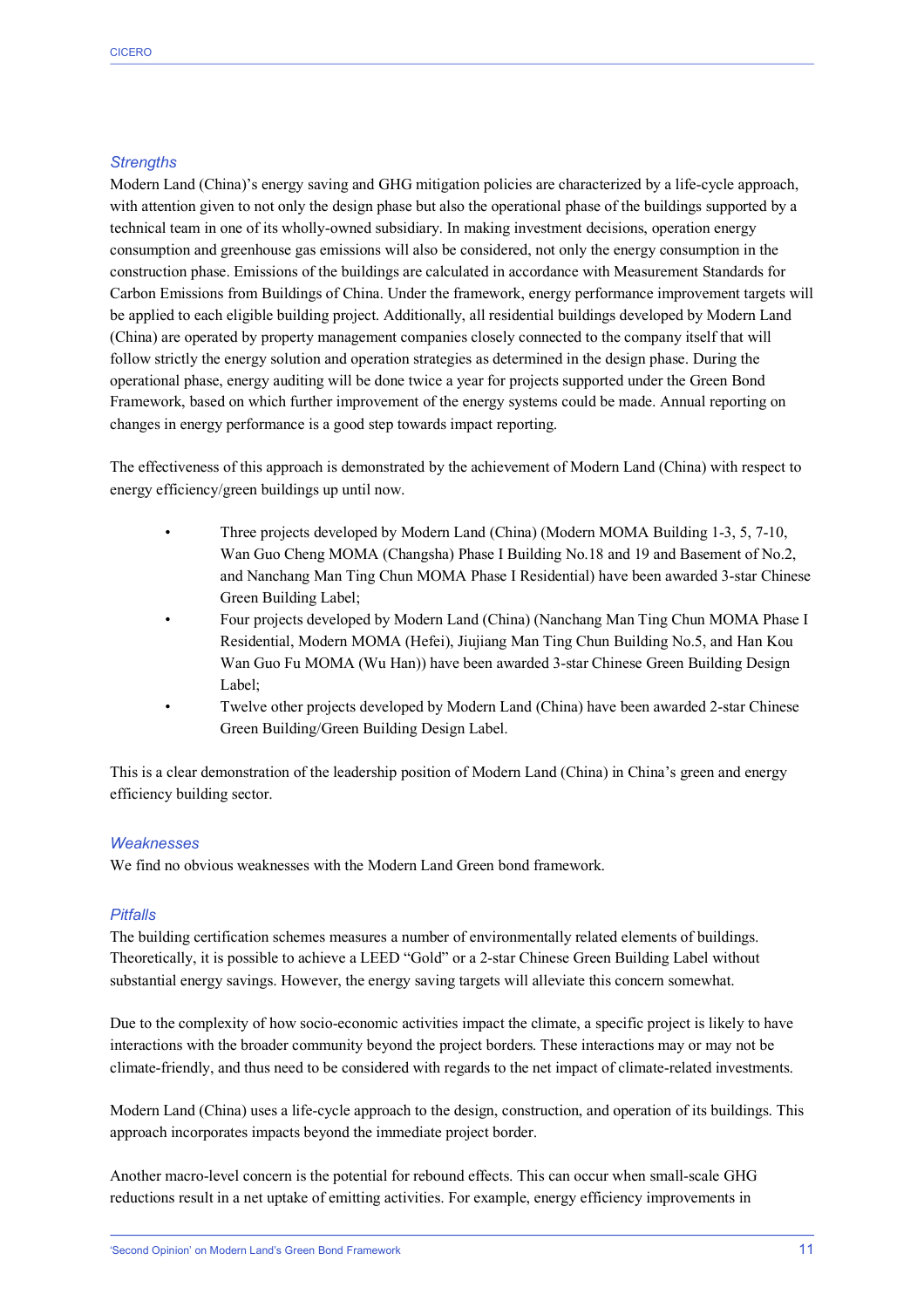appliances can lower energy costs, and drive higher demand for appliances. This can have the end result of a net increase in GHG emissions, negating the climate-friendly aspects of the initial activity. While these effects can never be entirely avoided, it is recommended to be aware of possible rebound effects and avoid investing in projects where the risk of such effects is particularly high. For energy use in buildings, the rebound effect mainly applies to the potential for increased energy use by tenants. Tenants often face different incentives to reduce their environmental and energy-use footprint than property owners do.

As a real-estate company, Modern Land (China) is not technically responsible for tenants' energy use. However, the company works closely with its property managers, which follow the energy solution and operation strategies as determined in the design phase. Energy audits are used to follow up in the operational phase.